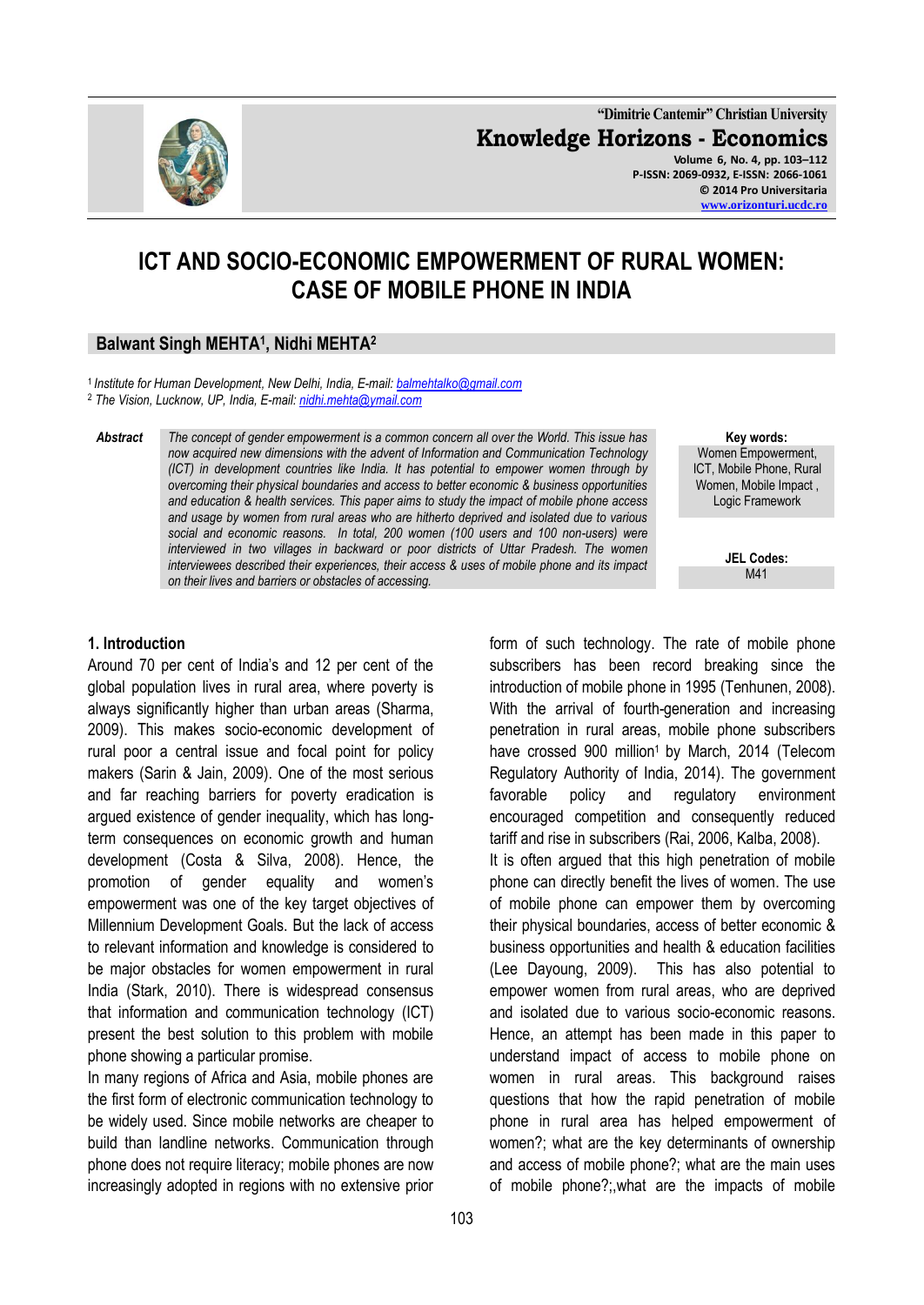phones access and use?; and what are the challenges/barriers women faces in access and use of mobile phones?

This evidence-based study would help considerably to identify policy intervention and formulation by government policy-makers, business organizations, civil society and the international donor community to ensure that women are empowered and ultimately benefits from the information revolution. This study focuses of backward and poor regions of India and the finding will be relevant for many other emerging region of the world facing similar problems and cannot be generalized.

# **2. Literature review**

The telecommunication studies done in the past were mainly concentrated on landline phone and other modes of communications. However, after the advent of mobile or wireless phone, especially its rapid growth in developing countries, it is not surprising that studies on mobile phone have become one of the focused areas in ICT literature. There are three major category of studies, one those assess impact of mobile phone (Forestier, *et al*., 2002; Goodman, 2005; Souter, *et al*., 2005; Geser, 2005; Waverman, 2005; Sridhar and Sridhar, 2006; Vodafone, 2005; 2009) and another those assess determinants of mobile phone adoption (Banerjee and Ross, 2004; Dholakia et al., 2004; Srivastava and Sinha, 2001; Kaba et al., 2006; Kumar et al., 2007; Varadharajan, 2007; Barrantes, 2008) and third focuses on interrelationship between mobile phone and users (Kumar and Mukherjee 2002; Donner, 2004; Samuel et al., 2005; Abraham, 2006; Chawdhury, 2006; Kumar and Thomas, 2006; Roger et al., 2006). Claude Fischer, in the historical study of *America Calling (1992)*, a study of the early US landline telephone, lays out a similar typology. He contrasts ―impact studies of the telephone (exhibiting various degrees of technological determinism) with what he sees as a more fruitful set of studies in which the causality is less clear, and the interrelationships between technologies and human systems are complex.

In the context of present study reviews focuses more on access, use and impact of mobile phone. The general perception and existing literature have highlighted that economically better off households have higher access and ownership of mobile phone compared to low-income (Souter, *et al*., 2005; Samuel, *et al*., 2005; Zainudeen, *et al*., 2007; Barrantes, 2008;

Chabossou, *et al*., 2008). The ownership is largely limited to earning male or head of the households and women mostly shared the mobile phone. Due to status, power and freedom the rural society may not ready to impart similar rights to the women yet and this could be impacting the gender skew in ownership of mobile phone (Sharma, 2009). Studies also found that majority of the users were educated and belong to young age category (Alampay, 2006; Shaffril et al. 2009; Sarin & Jain, 2009). Barrantes (2008) argues that the economic activity and type of work is much more critical in ownership and access of mobile phone. Users are more likely to be involved in self employment or regular wage activities (Sarin and Jain, 2009).

Regarding the use and impact of mobile phone, Souter, *et al*. (2005) and de Silva, *et al*. (2007) in their studies have claimed that social networking as the primary reason for using mobile phones. In addition, some evidence of maintaining both strong and weak ties those related to outside the immediate family and immediate social groups also found (Samuel, *et al*., 2005; Goodman, 2005; Vodafone, 2009). Some cases of women empowerment have been widely discussed in literature as Grameen Bank Project in Bangladesh offered women to borrow money from bank to obtain mobile phone, which they used to find market information related to agriculture production and have also provided them access to the police and legislators. Similarly, women micro-entrepreneurial trained in marketing by Foundation of Occupational Development (FOOD), Chennai in India provided mobile phone have increased their earning and empowered them to take new initiatives (Tenhunen, 2008). Coyle (2005) in his study of Tanzania, South Africa and Egypt also found that mobile phone has helped women in accessing market information, save time, discover job and educational opportunities and bring security.

Few other studies have found that the use of mobile phones helped in search for better information and reduce transaction costs in business, either due to the reduced need to travel or/and better information (Jensen, 2007; Aker, 2008; Donner, 2005). In rural areas, mobile phones also facilitate migration for work and mitigating the disruption of social networks and helping to maintain or increase social capital (Tiam-Tong, 1996). Frissen(1995), Rakow, (1998) and Dayong,(2009) revealed that mobile phone serve as 'liberators' for women and mitigate the fear of isolation, loneliness and boredom by helping them to cope better with commitment at home and physical separation from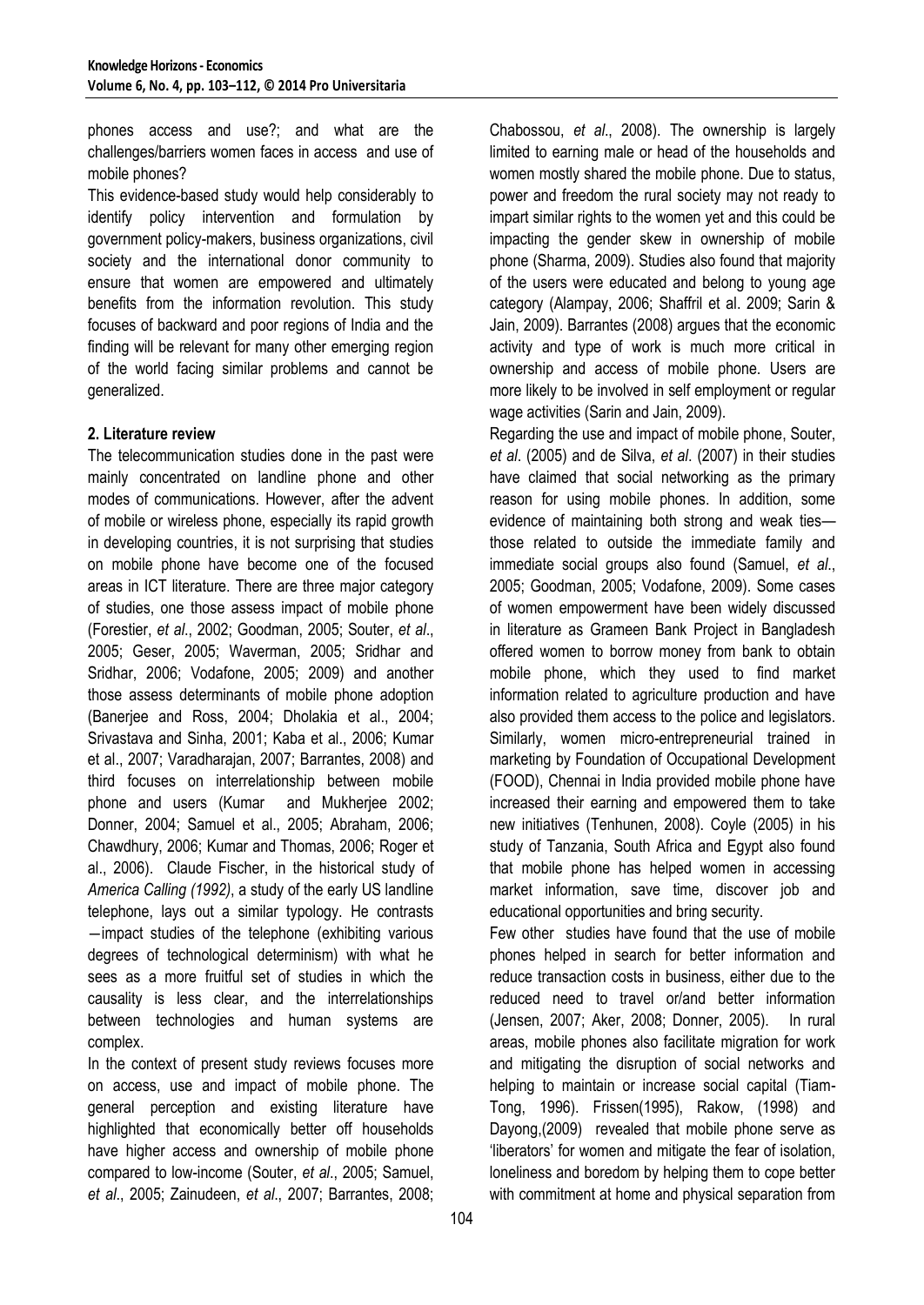their own family members and friends. However, several challenges in ownership and access to mobile phone have been highlighted in the studies. The major barriers in rural areas were discussed cost of calls and unavailability of SMS in local languages and lack of electricity and high cost of mobile phone handset (Sharma, 2009).

The above literature shows adoption of mobile phone by individual, household and communities, who have hitherto lacked any comparable means of communication. The use of mobile phone has transformative effect on their social and economic status. However, the impact of mobile phone on women empowerment in rural areas has never been studied comprehensively. Therefore, the investigation of mobile phone use on women empowerment in backward rural areas has been worth to study. Combining available literature and the socio-economic characteristics of mobile users, the following research design has been adopted.

# **4. Framework and methodology of research 4.1 Conceptual Framework**

The concept of empowerment has a long history and rooted in various academic and development discourses. It is a concept that so many different meanings and a single catch phrase definition seems inappropriate. For most social activists and development agencies, it is used as local, grassroots endeavor, concerned with inspiring the poor to challenge the status quo or upset the established power structures and replace them with more equitable communities. The concept is understood as having "the ability to change the World to overcome opposition (Raj, 2007)" and is commonly seen as transformative in nature.

Feminists have contributed important insights into the concepts of power and empowerment. Because power relationships in many societies generally marginalized women, feminists have embraced the concept as naturally more relevant to women's issues and problems. The Third World feminist regards the issue of *participation as central to empowerment.* Participation in the process of challenging hegemonic discourse has been seen as often leading to deeper understanding of the self, which often empower individuals and inspire political action in both their private and public lives (Rai, 2007). The NGO's working on women's issue, feminist interpretations of power and empowerment as participatory in nature have influenced their thinking and practice. These NGOs have intended to focus on local communities and have been deeply influenced by participatory, people–first approach to development of Robert chambers (1997). Amartya Sen (1990) specifically focuses on individual development, and sees women empowerment as both a means and an end. Empowerment is seen as a process of developing ("empowering") individual capacities such as education, skills and information in order to improve the lifechances of individuals and make or "empower" them to have a better quality of life (Rai 2007).

The study utilizes the concept of empowerment by looking the way as Sen has described *as both a process and outcome in which women experience as well as challenge and subvert power relationship.* As a process, empowerment takes place through mediations such as education, skills, and information building through the participatory approach and opportunities provided by such as ICT tools like mobile phone. As an outcome, empowerment can be measured against expected accomplishments (Kabeer, 1999). Empowerment is an outcome comes from the individual, self subjective analysis of his/her agency and power in maximizing his/her opportunities and options (Askew, 2002).

The theory of change, logic framework has been used to understand this process and type of variables to be assessed (Figure 1). The logic framework includes *Input*, implying the mobile phone ownership and access. This leads to *Activities or Use* of mobile phone for different purposes for seeking information. The *Output,* from these activities includes information building or sharing with others on various social and economic issues. The *Outcome* is the application of the collected information for better quality of life, and finally the *Impact*, which is conspicuous by the enhanced social and economic empowerment in the form of increased income and employment opportunities, health and educational access, more knowledge, enhance social status and autonomy, among other things. For measuring the impact on different socioeconomic indicators individual perception (perceived impact) on important issues due to mobile phone use during more than last one year was asked to the respondents.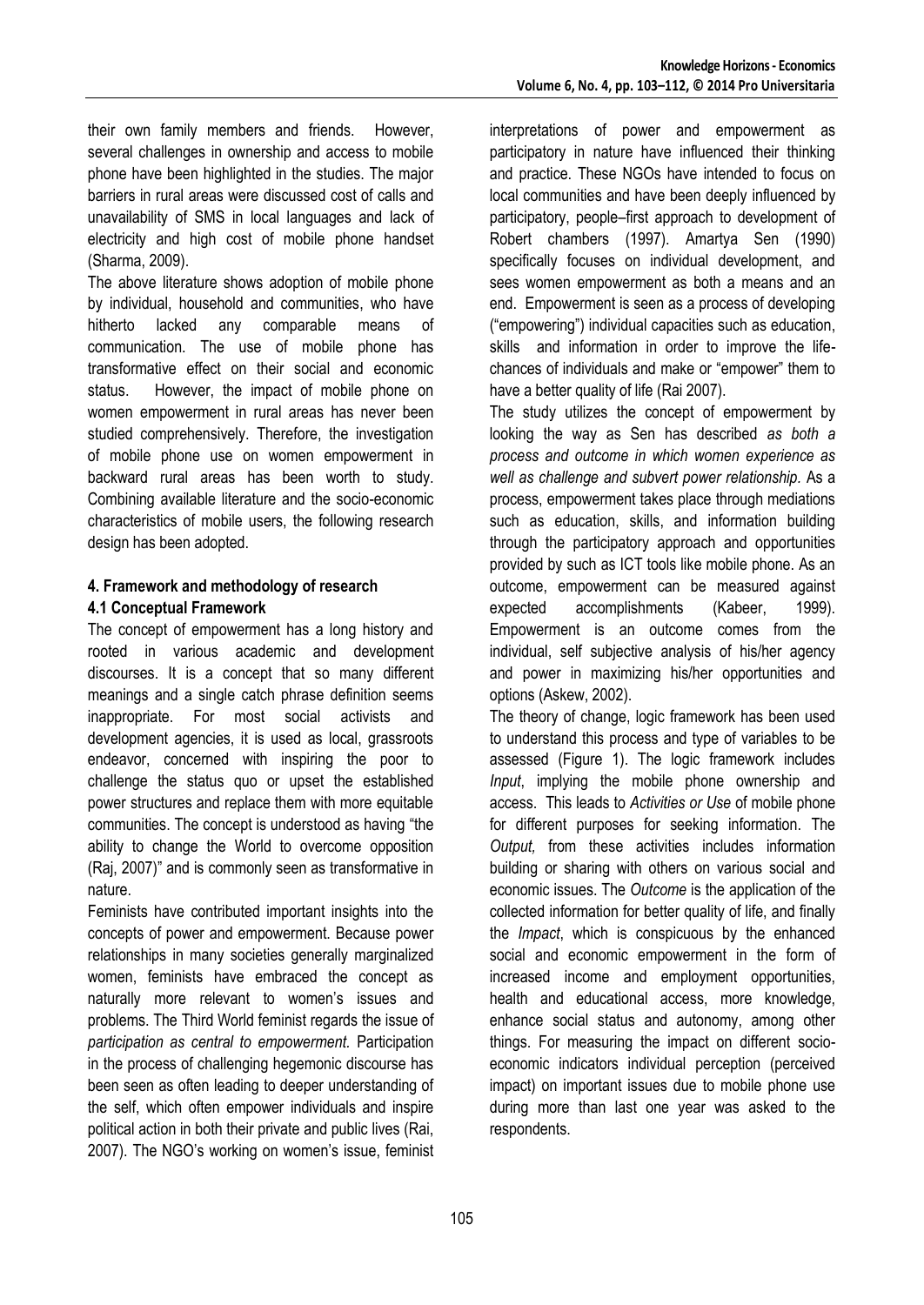

*Figure 1.* Logic Framework

*Source:* Adopted from Becker S et al (2010)

In addition, the demographic characteristics like age, education, activity status and income are essential to understand not only difference among mobile phone users but also between users and non-users. Lastly, the barriers and challenges for mobile access are also important for better policy formulation and implementation.

In this paper an attempt has been made to compare the notions of empowerment by those who have access to mobile phone and those who do not have. The study has pointed out the process and outcome qualities of empowerment and revealed the role of mobile phone in increasing options and opportunities for women in rural areas. It has tried to investigate how notion of empowerment differ between those who have mobile access from those who do not have in order to find out whether women have greater sense of empowerment from having access to mobile phone.

# **4.2 Methodology**

For the selection of respondents a multi stage sampling technique was used. At first, a backward region or state, Uttar Pradesh was selected, which is one of the poorest state in the northern part of India, where women have very low levels of literacy, and work participation rates and high mortality rates, also indicating the existence of a significant degree of gender inequality (Planning Commission, 2010; Dyson and Moore, 1983). At second stage, two backward districts in the state i.e. Fatehpur and Chandauli (According to the *Food Security Report of Uttar Pradesh, 2010*) were selected. At third stage, selection of villages was done on the basis of distance from nearest urban centre, i.e. more than 5 kms as distance reflects the backwardness of the village. The households within the selected village constituted the fourth stage sampling unit. A list of households with women having access to mobile phone was prepared and used for the selection of final sample or **respondents** 

In total, 200 respondents (100 *users* and 100 *nonusers*) were interview with equal coverage (50 *users* and 50 *non-users*) in both villages. In the villages, systematic circular random sampling method was used to select the final sample after listing and identified user and non-user of mobile phone women in the households. While doing the survey some of the women did not agree to participate in the survey such women were replaced by next women in the list who were willing to participate in the interview. The survey was conducted in Jan-Feb, 2011.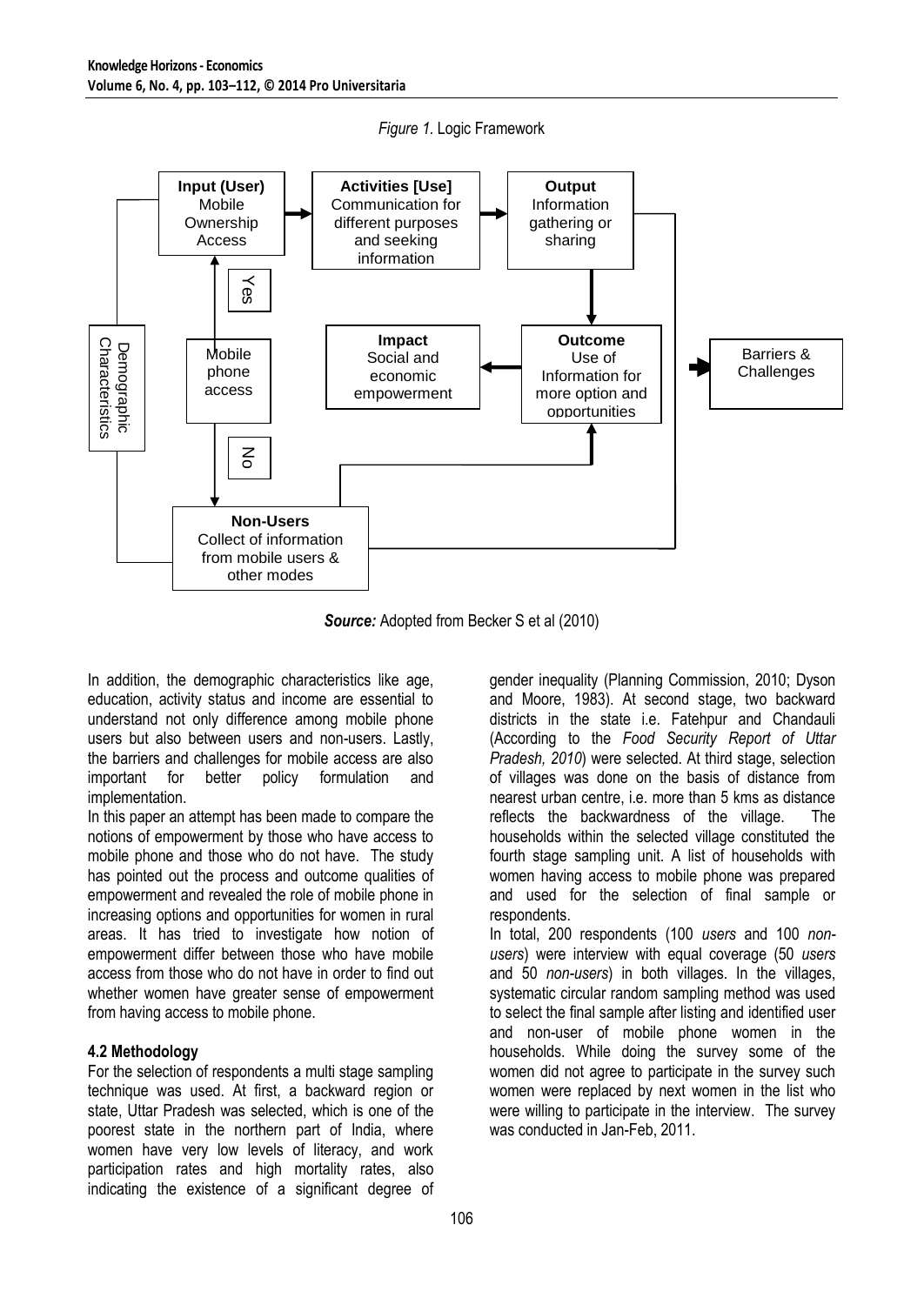# **5. Results**

# **5.1 Profile of Respondents**

In the rural areas of UP, mobile phone was popular among women belongs to young & middle-aged, higher social groups<sup>2</sup> and educated classes. However, majority of non-users women were illiterate and from socially backward groups (Table 1). This clearly indicates that social background and education play a key role in women's accessing and use of mobile phone.

|                 |                           | User | Non-User |
|-----------------|---------------------------|------|----------|
| Age Category    | Young (18-34)             | 44   | 52       |
|                 | Middle-age (35-59)        | 52   | 48       |
|                 | Old $(60+)$               | 4    | 0        |
| Social Category | SC/ST                     | 19   | 52       |
|                 | Others                    | 81   | 48       |
| Education       | <b>Illiterate</b>         | 14   | 62       |
|                 | Up to Primary Level       | 22   | 14       |
|                 | Middle Level              | 10   | 6        |
|                 | Secondary<br>Level<br>and | 54   | 18       |
|                 | above                     |      |          |
| Total (N)       |                           | 100  | 100      |

*Table 1.* Demographic Distribution (%)

*Source:* Field Survey, 2011

Previous research shows that household income plays a major role in the ownership and usage of mobile phones (Souter, *et al*., 2005; Samuel, *et al*., 2005). This study also corroborate with earlier findings and reveals that mobile phone users women were belong to economically better off compared to non-users (Table

2). Additionally, the gap in per capita monthly households' income between users and non-users also explains this disparity. The per capita monthly income of households (Rs 3000/-) where women use mobile phone access was three times higher than those of non-users (Rs 1000/-).

*Table 2.* Income Quintile-wise (Household) Distribution (%)

| Income Quintile HH (Q) | User | Non-user |
|------------------------|------|----------|
| $Q_1$ (Poorest)        | 11   | 40       |
| $Q_2$ (Poor)           | 20   | 22       |
| $Q_3$ (Medium)         | 18   | 18       |
| $Q_4$ (Rich)           | 21   | 14       |
| $Q_5$ (Richest)        | 30   | 6        |
| Total (N)              | 100  | 100      |
|                        |      |          |

*Source:* Field Survey, 2011

The households and women's occupation or activity indicate that users were involved in better jobs,(i.e. regular salaried jobs & self–employment) in comparison to non-users, who were mainly involved in low paid casual work or non-economic activities (only household work) (Table 3). Occupations or activities of women has not directly relate to mobile phone access and use as those who stay at home also needs to regular contact with their family members. This reflecting from survey as second highest female mobile phone users were women those who stay at home and involved in households activities only. On the other hand, almost all salaried and self employment women in non-farm activities had access to mobile phone showed that income or better quality employment matters a lot.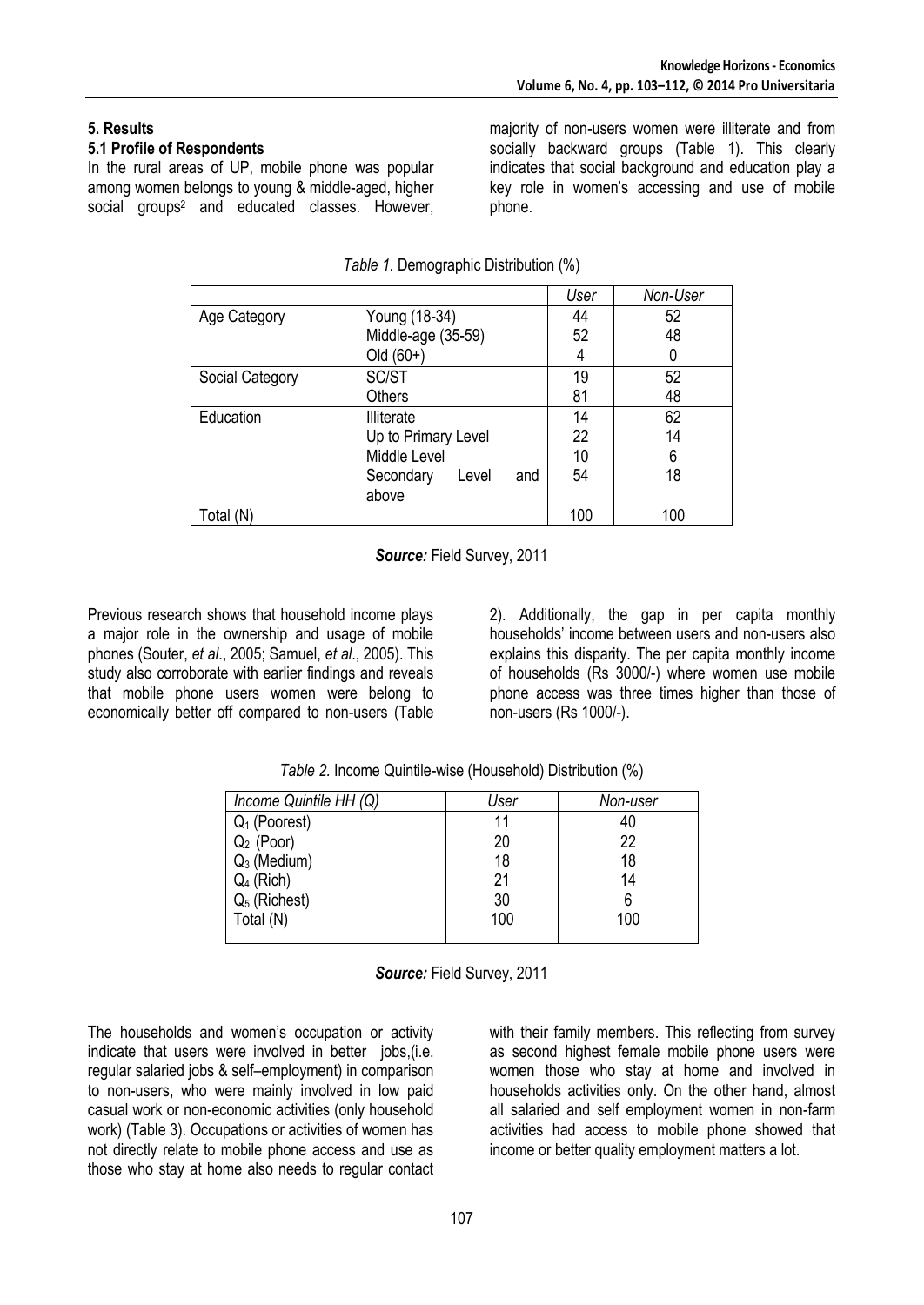|                                                  | Users          | Non-users      |
|--------------------------------------------------|----------------|----------------|
| <b>Household Occupation</b>                      |                |                |
| Self-employed in Farm and Related Activities     | 37             | 24             |
| Self-employed in Non-farm Activities and Trading | 16             | 10             |
| <b>Casual Labourers</b>                          | 16             | 50             |
| Salaried                                         | 29             | 14             |
| Others                                           | $\overline{2}$ | $\overline{2}$ |
| <b>Self Occupation</b>                           |                |                |
| Self-employed in Farm and Related Activities     | 25             | 14             |
| Self employed in Non-farm Activities and Trading | 14             | 2              |
| <b>Casual Labourers</b>                          | 13             | 22             |
| Salaried                                         | 19             | 0              |
| Household Work                                   | 22             | 60             |
| Others                                           |                | 2              |
| Ν                                                | 100            | 100            |

#### *Table 3.* Occupational Distribution (%)

*Source:* Field Survey, 2011

# **5.2. Ownership of Mobile Phone**

The access and ownership of mobile phone among women reveals a different picture. Ownership of mobile phone shows higher degree of confidence compared to just access to it. The results of ownership of mobile presented in Table 4 reveals interesting results as ownership of mobile phones was higher among the

women belongs to socially backward groups and economically better off households. This result shows that not only affordability of mobile phone but importance of mobile phone play a major role in mobile ownership. The women belong SC/STs were more economically active, so their ownership of mobile phone set was higher compared to others.

|                 |                 | Self | Spouse | Children       | <b>Others</b> | All |
|-----------------|-----------------|------|--------|----------------|---------------|-----|
| <b>Income</b>   | $Q_1$ (Poorest) | 83   |        |                | 17            | 100 |
| Quintile HH (Q) | $Q_2$ (Poor)    | 80   | 5      |                | 15            | 100 |
|                 | $Q_3$ (Medium)  | 78   | 11     | 6              | 6             | 100 |
|                 | $Q_4$ (Rich)    | 86   |        |                | 14            | 100 |
|                 | $Q_5$ (Richest) | 93   |        | 3              | 3             | 100 |
| Social Group    | SC/STs          | 84   | 3      | $\overline{2}$ | 11            | 100 |
|                 | <b>Others</b>   | 74   | 11     |                | 16            | 100 |
| Total           |                 | 84   | ົ      | 2              | 11            | 100 |

*Table 4.* Ownership of Mobile Phone (%)

*Note:* Others include parents, brothers, sisters and other close relatives. Source: Field Survey, 2011

The purchase of mobile phone set further clearly indicate that self purchase by majority of the poor and SC/STs women shows their high autonomy in financial decision making compared to other women. One the other hand, relatively higher number of women belongs

to economically better off households and socially higher classes got the mobile handset from their spouses and children. is because poor women were more economically active.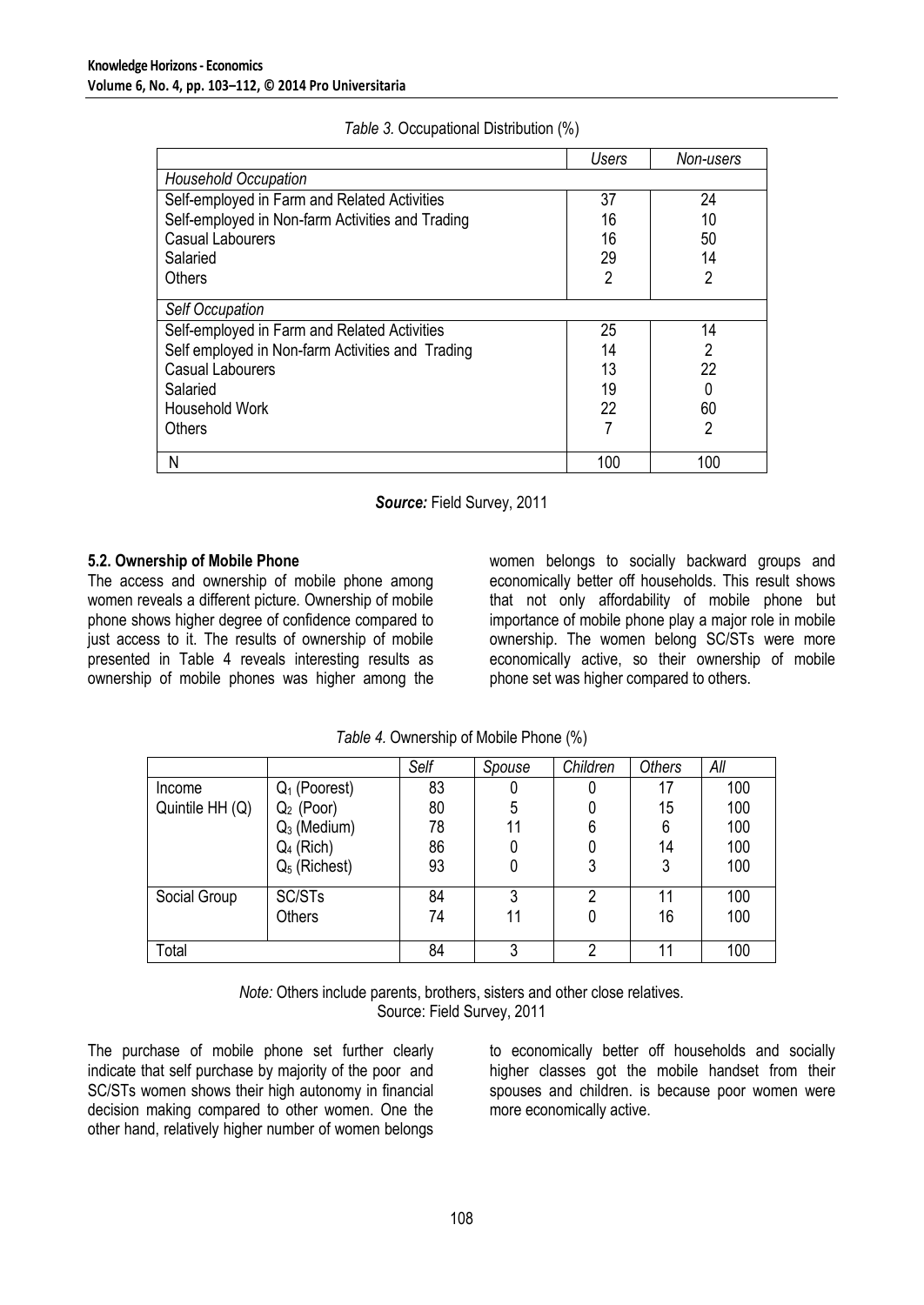|                 |                 | Self | Spouse | <b>Others</b> | All |
|-----------------|-----------------|------|--------|---------------|-----|
| Income          | $Q_1$ (Poorest) | 91   |        |               | 100 |
| Quintile HH (Q) | $Q_2$ (Poor)    | 85   | 5      | 10            | 100 |
|                 | $Q_3$ (Medium)  | 78   | 11     |               | 100 |
|                 | $Q_4$ (Rich)    | 86   | 5      | 10            | 100 |
|                 | $Q_5$ (Richest) | 77   | 17     |               | 100 |
| Social Group    | SC/ST           | 90   | 9      |               | 100 |
|                 | <b>Others</b>   | 64   | 21     | 15            | 100 |
| Total           |                 | 82   | 9      |               | 100 |

| Table 5. Purchase of Mobile Phones by Income Quintiles (%) |  |  |
|------------------------------------------------------------|--|--|
|------------------------------------------------------------|--|--|

*Note: Others include parents, brother, sisters and other close relatives* Source: Field Survey, 2011

#### **5.3. Usage of Mobile Phone**

As mentioned in previous studies, women in rural UP were also using mobile phone for maximum for social networking followed by economic (work & business) activities, communication with family members and employment, education, health and others (entertainment and emergency). The encouraging sign is that women have started using mobile phone for not only their work related purposes but also gathering information on employment, education and health facilities (Table 6). In rural areas, where these facilities are still far behind that the urban, the access to such facilities shows an encouraging sign for women empowerment.

*Table 6.* Usage of Mobile Phone (%)

| Usage of Mobile Phone*                     | All |
|--------------------------------------------|-----|
| Social Networking                          | 71  |
| Work-related                               | 26  |
| <b>Communication with Spouse</b>           | 24  |
| <b>Business Related</b>                    | 20  |
| <b>Communication with Parents</b>          | 17  |
| Communication with Other Household Members | 13  |
| Information on Employment                  | 10  |
| Information on Education                   | 8   |
| Information on Health                      | 8   |
| Entertainment                              | 4   |
| Emergency                                  | 4   |
| Total                                      | 100 |



This phenomenon has further examined by the usage patterns of mobile phone in terms of the average frequency of use per week. The frequency reflects that relatively higher numbers of calls were made by women for work (average 7 per week) and business activities (average 5 per week) than others purposes (average 2 calls per week). These results indicating higher significance of mobile phone among economically active women compared to others.

# **5.4. Impact of Mobile Phone Usage**

The majority of mobile phone users had perceived<sup>3</sup> very high impact on their personal relationship, education and health followed by moderate impact on social networking, economic opportunities and higher autonomy in decision-making (Table 7). The discussion with women entrepreneurs revealed that due to the use of mobile phone they were able to get more customers and less travel, easy access to market, resulted in more revenue or income from their respective trades. Few casual wage earners told that usage of mobile phone enables them to find work directly or through referral from their social network, whereas in the case of nonusers, middlemen or third party intermediaries were still the primary sources of finding a work. Women respondents also said about marginal impact upon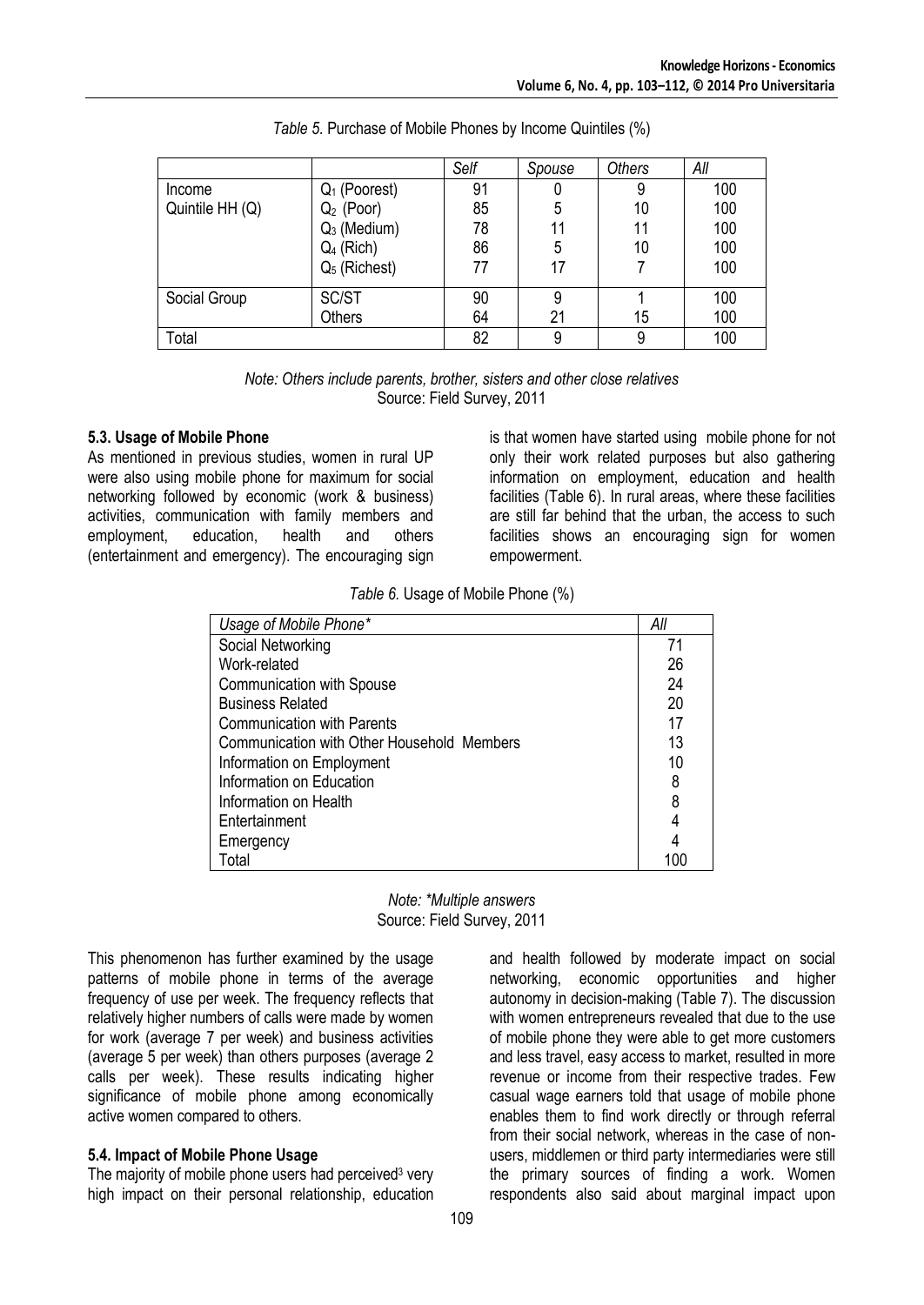fighting against social evils like dowry, domestic violence, discrimination and child selection (preference for the boy child), etc. In contrast to mobile users, a majority of the non-users reported some improvement in their socio-economic condition after the advent of using mobile phones, due to positive externalities derived by the mobile phone users. This happens because the information collected by the users also gets disseminated to the non-users in social gatherings or informal chats among them. The community members also strongly agreed that usage of mobile phone has improved the ability of women to plan, coordinate and search for better information in comparison to non-users.

|                                                   | High |    |    | Medium    |    | Low       |                | No        |       |
|---------------------------------------------------|------|----|----|-----------|----|-----------|----------------|-----------|-------|
|                                                   | U    | NU | υ  | <b>NU</b> | U  | <b>NU</b> | U              | <b>NU</b> | Total |
| Support from Husband and Family Members           | 91   | 0  | 5  | 0         | 3  | 0         | $\overline{2}$ | 0         | 100   |
| <b>Education Information/Access</b>               | 65   | 25 | 16 | 12        | 8  | 17        | 11             | 46        | 100   |
| <b>Health Information/Access</b>                  | 15   | 8  | 28 | 22        | 15 | 5         | 42             | 65        | 100   |
| Social Networking (Relatives/Friends)             |      | 0  | 9  | 0         | 22 | 0         | 47             | 0         | 100   |
| <b>Employment Information/Access</b>              |      | 5  | 22 | 12        | 11 | 28        | 48             | 55        | 100   |
| <b>Business Information/Income</b>                | 18   | 9  | 16 | 10        | 22 | 5         | 44             | 76        | 100   |
| Autonomy in Decision-making                       | 28   | 0  | 12 | 0         | 15 | 0         | 45             | 0         | 100   |
| Social<br>Evils<br>Fighting<br>against<br>(Dowry, | 3    | 4  | 10 | 15        | 5  | 12        | 82             | 69        | 100   |
| Discrimination, Child Selection, etc)             |      |    |    |           |    |           |                |           |       |
| <b>Government Services Information/Access</b>     | 5    |    | 16 | 0         | 18 | 0         | 61             | 0         | 100   |

| Table 7. Distribution of Perceived Impact (over more the last one year) |  |
|-------------------------------------------------------------------------|--|
|                                                                         |  |

*Note: High*—High Impact; Medium—Medium; Low—Some Impact; - No Change.

U-User; NU-Non User

*Source:* Field Survey, 201

Overall, majority of the women mobile users believe that their socio- economic status has improved because of using mobile phones. Women mobile phone users informed that this has helped them to enhance their knowledge of welfare and the whereabouts of their friends and relatives (through social network, as reported in the earlier section). It is well documented that if the women or mothers in the household get educated, it has far better consequences in terms of the welfare, education and health, of their children in particular, and that of society welfare, in general. In contrast, only a few women non-user of mobile phone informed that they were more informed about education, health and employment, during the last few years. Interestingly, this rise in social networking among mobile phone users seems to be accompanied

by a slight decrease in the frequency with which they actually meet personally.

# **5.3. Challenges and Barriers**

The main barrier informed by women respondents was poor communication infrastructure and services in their areas (Table 8). Although there has been a drastic downfall in the prices of hand sets and cost of calls, still majority of them informed about high cost of the handset, low income, high call cost as barriers in accessing mobile phone facilities. Some women also revealed difficulty in using mobile phones due to languages and operational problem. Although, around one-fifth of non-user informed that they did not need mobile phone as most of their relatives and work is local or situated nearby.

| Barriers*                        | User | Non-user |
|----------------------------------|------|----------|
| Poor Infrastructure and Services | 70   | 70       |
| High Cost of Hand Set            | 45   | 86       |
| Low Income                       | 51   | 56       |
| High Cost of Calls               | 44   | 42       |
| Difficulty in Operating Mobile   | 14   | 14       |
| No Need                          |      | 22       |
| . otal                           | 100  | 100      |

*Table 8.* Barriers and Challenges (%)

*Note: \*Multiple answers* Source: Field Survey, 2011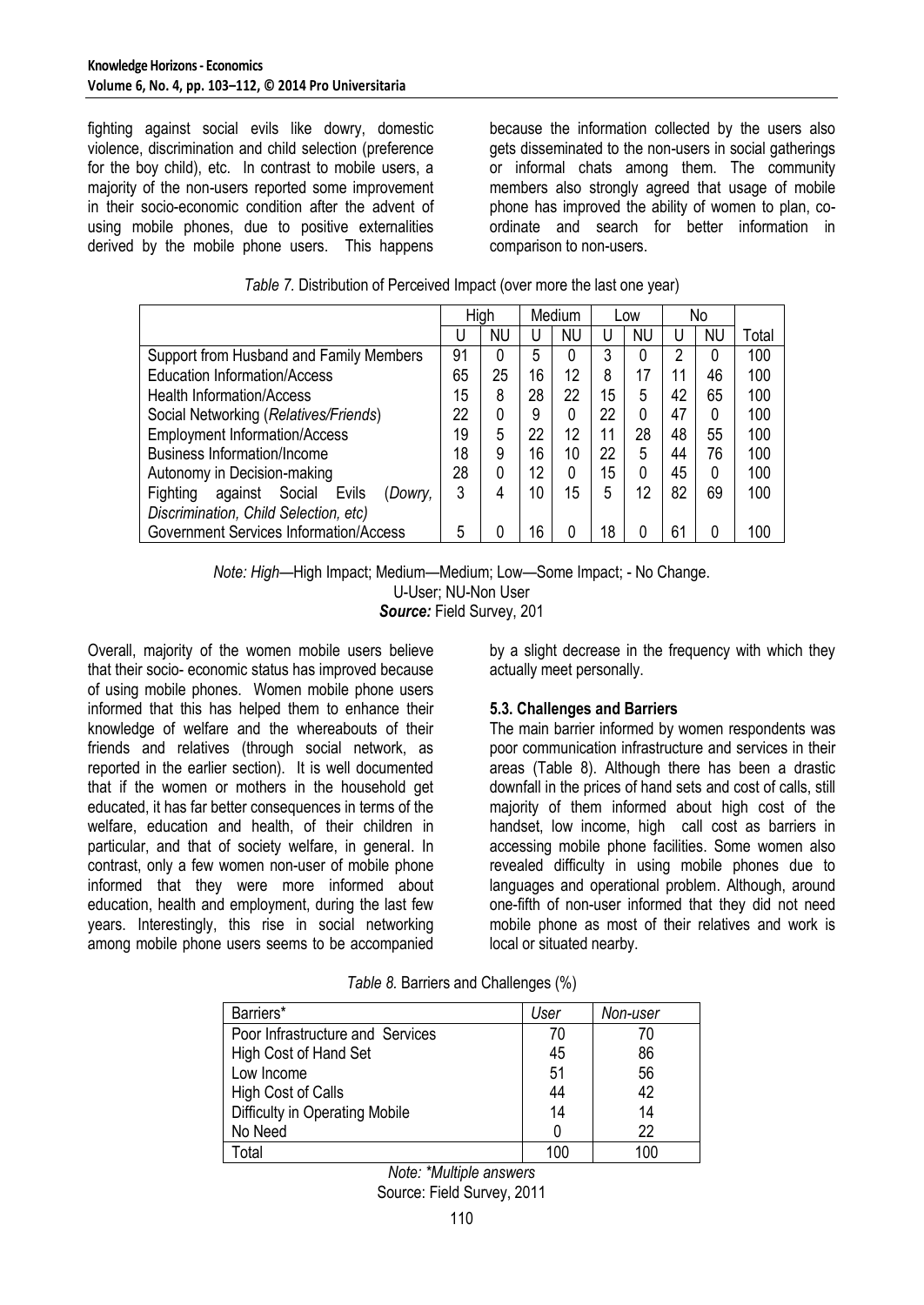# **6. Conclusions and recommendations**

The analysis clearly reveals that the use of mobile phone has significant contributing to empowerment of women from rural areas. The government should encourage private mobile operators by providing tax exemptions and other benefits to facilitate them for better mobile infrastructure and services in rural areas. There should be some subsidy or waiver also in the mobile sets given to rural people, especially women, in order to encourage and give them the opportunity to participate in the mainstream development. For facilitating better reach for development schemes, one should disseminate information through mobile phones to the users, which would enhance the value of the mobile and reach of the programmes. There are a few women who can afford to buy a mobile phone but cannot operate it due to illiteracy and lack of awareness. Therefore, there is a need for some training programmes or more campaigns or workshops to enable women to make better usage of mobile phones like information on access to education, credit facility for entrepreneurship, employment opportunities, health and other government welfare schemes. This would not only help in improving the overall status of women in rural society but also have a long-term impact on their overall empowerment and development of the community.

However, we recognized that no technology can be the cause for complete social or economic transformation. Similarly, in the case of the mobile phone also it cannot be uniquely responsible for certain large scale or mega trends in society, but can be a strong facilitator for this transformation.

# **References**

Aker, J. C. (2008). Does Digital Divide or Provide? The Impact of Cell Phones on Grain Markets in Niger. BREAD, Working Paper 177, pp 17-26

Barrantes, R. (2008). Substitutions and Complementarities in Telecom Services Use: A Case Study of the Peruvian Urban Poor, 17th Biennial Conference of the International Telecommunications Society, Montreal.

Barrantes, R. & Galperinb, H. (2008). Can the Poor Afford Mobile Telephony? *Telecommunications Policy*, 32(8), pp 521–530

Becker S et al (2010). *Opportunity for All: How the American Public Benefits from Internet Access at U.S. Libraries.* (IMLS-2010-RES-01). Institute of Museum and Library Services. Washington, D.C. pp 200-205 Chabossou, A, Stork, C, Stork, M & Zahonogo, P (2008) 'Mobile Telephony Access and Usage in Africa' *Southern African Journal of Information and Communication*, 9: pp 17-41.

De Silva, H., Zainudeen, A. & Ratnadiwakara, D. (2008). Perceived Economic Benefits of Telecom Access at the Bottom of the Pyramid in Emerging Asia, LIRNEasia., pp 15-16

Donner, J. (2005). The Mobile Behaviors of Kigali's Microentrepreneurs: Whom they call…and why. In Kristof Nyiri, ed., A Sense of Place. Vienna: Passagen Verlag, pp 9-15

Dyson, T. and Moore, M. (1983) 'On kinship structures, female autonomy and demographic behaviour in India' Population and Development Review Vol. 9(1), pp35-60 Frissen, V. (1995). Chapter 3 Gender is calling: Some reflections on the past, present and future uses of the telephone. In The *Gender*–Technology Relation: Contemporary Theory and Research, *ed*. *K*. *Grint* & *R*. *Gill*, Taylor & Francis, London, pp. 79–94

Forestier, E., Grace, J. & Kenny, C. (2002). Can Information and Communication Technologies be Propoor? *Telecommunications Policy,* 26(11), 623–646.

Geser. H. (2005), Towards a sociological theory of the mobile phone. In A. Zerdick, A. Picot, K. Scrape, J.- C. Bugleman, R. Silverstone, V. Feldman, C. Wernick & C. Wolff (Eds.), *E-Merging Media: Communication and the Media Economy of the Future* (pp. 235-260). Berlin: Springer Verlag.

Goodman, J. (2005). Linking Mobile Phone Ownership and Use to Social Capital in Rural South Africa and Tanzania, The Vodafone Policy Paper Series, Number 3.

Harsha de Silva, Ayesha Zainudeen & Dimuthu Ratnadiwakara, (2008), 'Perceived economic benefits of telecom access at the Bottom of the Pyramid in emerging Asia' LIRNEasia (www.lirneasia.net)

Heeks, R.B. & Molla, A. (2009) Impact assessment of ICT-for-development projects: a compendium of approaches, Development Informatics Working Paper No.36, IDPM, University of Manchester, UK

Hulme, D. (2000) IA methodologies for microfinance: theory, experience and better practice, World Development, 28(1):79-98.

Jensen, R. (2007). The Digital Provide: Information (Technology) Market Performance, and Welfare in the South Indian Fisheries Sector. The Quarterly Journal of Economics, CXXII (3), 879–924.

Jenser, R & Oster, E. (2007). The power of TV: Cable television and women's status in India. NBER Working Paper, 13305

Kabeer, Naila. "Reflections on the Measurement of Women's Empowerment.‖ In *Discussing Women's Empowerment-Theory and Practice*, 2001, Ida Studies No. 3. Novum Grafiska AB: Stockholm.

Lee Dayoung (2009), The impact of status of women in India, Department of Economics, University of Stanford, Stanford, CA 94305, USA